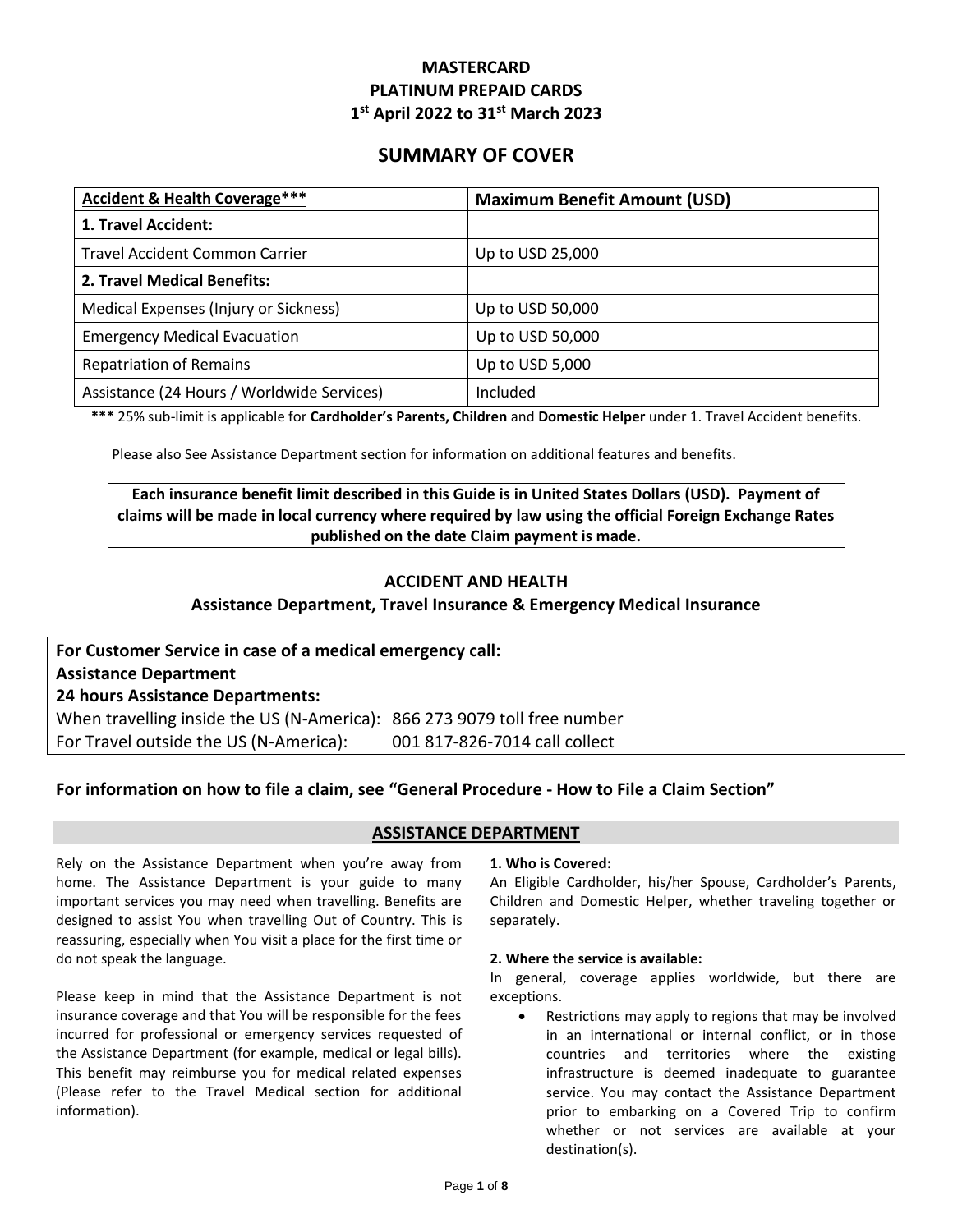## **3. Assistance Department:**

- During your trip, in the event of an emergency, the Assistance Department provides information on travel requirements, including documentation (visas, passports), immunizations, or currency exchange rates. The exchange rate provided may differ from the exact rate that issuers use for transactions on your card. Information on exchange rates for items billed on your statement should be obtained from the financial institution that issued your card.
- In case of loss or theft your travel tickets, passport, visa or other identity papers necessary to return home, the Assistance Department will provide assistance in replacing them by contacting local police, consulates, airline company or other appropriate entities.
- In the event of loss or theft of the transportation ticket to return home, a replacement transportation ticket can be arranged.
- Please note that this service does not provide maps or information regarding road conditions.

## **4. Medical Assistance Departments:**

- Provides a global referral network of general physicians, dentists, hospitals, and pharmacies.
- Provide help with prescription refills with local pharmacists (subject to local laws).
- In the event of an emergency, the Assistance Department will make arrangements for a consultation with a general practice physician. Additionally, the Assistance Department medical team will maintain contact with the local medical staff and monitor your condition.
- If You are hospitalized, we can arrange to have messages relayed home, transfer you to another facility if medically necessary, or have a family member or close friend brought to your bedside if you have been travelling alone (this will be at cardholder's expense).
- If the medical team determines that adequate medical facilities are not locally available in the event of an accident or illness, We will arrange for an emergency evacuation to a hospital or to the nearest facility capable of providing adequate care.
- If a tragedy occurs, we'll assist in securing travel arrangements for You.

## **5. Legal Referral Services:**

If You are arrested or are in danger of being arrested as the result of any non-criminal action resulting from responsibilities attributed to You, We will assist, if required, to provide You with the name of an attorney who can represent You in any necessary legal matters.

# **GENERAL KEY TERMS AND DEFINITIONS**

**Accident**: means a sudden, unforeseen, uncontrollable and unexpected physical event to the Insured Person caused by external, violent and visible means occurring during a Covered Trip.

**Annual Aggregate Limit:** the maximum amount of benefit per Cardholder available during the policy period.

**Cardholder(s):** means all individuals who have been issued an Eligible Card, including secondary or additional cardholders on the same account, in the Territory and where such Eligible Card is issued by a participating Issuer.

**Cardholder's parents** means the lawful and biological father or mother of the Eligible Cardholder aged under eighty (80) years of age. Parents must be visiting the Eligible Cardholder in his/ her Country of Permanent Residence or the country where the card was issued.

**Child** or **Children:** means the Eligible Cardholders' son or daughter, biological offspring, [stepchildren](http://www.nolo.com/definition.cfm/term/7C324D42-B642-4B3B-96E1EA7F083F8C67) and directly and biologically related children born outside of marriage aged above 6 months and under eighteen (18) years of age (or under twenty three (23) years of age if a full time student), unmarried and primarily dependent on the Insured Person for support.

**Common Carrier**: means any land, water or air conveyance operating under a valid license for conveyance of fare paying passengers and which operates to fixed, established and regular schedules and routes.

**City of Permanent Residence**: means the city in which you are residing.

**Country of Permanent Residence**: means the country where You are currently residing and hold a valid residency visa.

**Covered Trip:** means an Insured Person's land, sea or air travel arrangements for a scheduled tour, round or one-way trip or cruise pre-paid with the Eligible. Covered Trip will be from the departure date to the return date as shown on the ticket subject to a maximum of 180 days for round trip or 90 days for one-way trip. This will include planned and pre-paid domestic trips from the Insured Person's City of Permanent Residence. This includes planned and pre-paid domestic trips only beyond 100km from Your City of Permanent Residence.

**Domestic Helper:** means a full-time worker with a valid work permit and sponsored by the Cardholder or Cardholders spouse under a written contract of domestic services.

**Eligible Card:** means the MasterCard Platinum Prepaid Cardholders' cards issued from time to time in the individual countries within the Territory and that has loaded a balance of any amount in the last three (3) months prior to the trip commencement.

**Eligible Cardholders:** means those Cardholders aged between 18 years and 69 years with Eligible Cards that are valid, open and in good standing (not cancelled, suspended or delinquent) at the time of the Covered Trip who shall be entitled to receive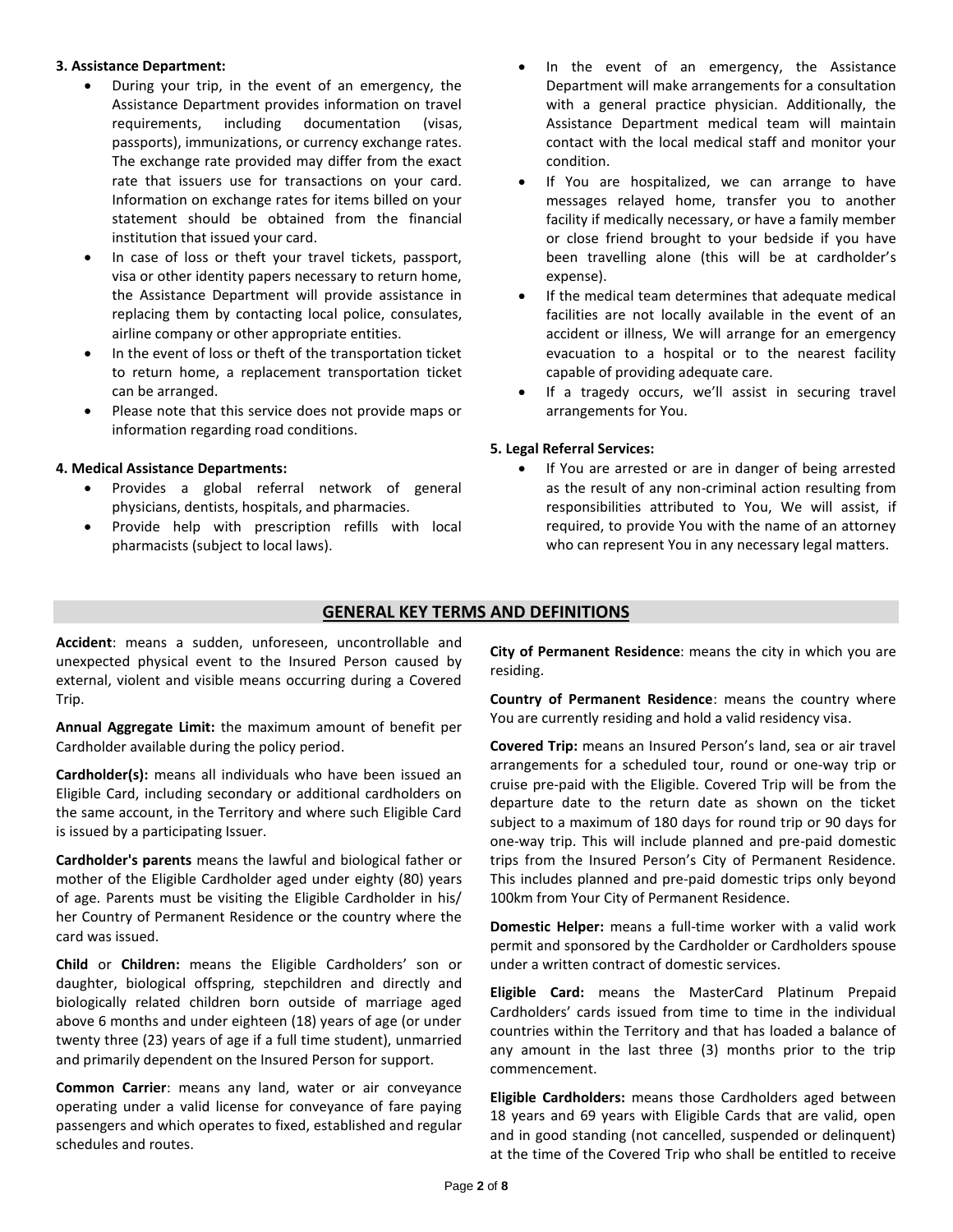payment or such other benefit as is provided for in this Policy.

**Excess/Deductible/Elimination Period:** means the amount of expenses or the number of days of each and every Loss payable by You before the Policy benefits become payable.

**Family:** means the Spouse and up to 3 Children.

**Hospital**: means a place that:

- a. holds a valid license (if required by law);
- b. operates primarily for the care and treatment of Sick or injured persons;
- c. has a staff of one or more Physicians available at all times;
- d. provides 24-hour nursing service and has at least one registered professional nurse on duty at all times;
- e. has organized diagnostic and surgical facilities, either on premises or in facilities available to the Hospital or a prearranged basis; and
- f. is not, except incidentally, a clinic, nursing home, rest home, or convalescent home for the aged, or a facility operated as a drug and/or alcohol treatment center.

**Injury**: means a bodily injury caused solely and directly by violent, accidental, external and visible means resulting directly and independently of all other causes occurring during a Covered Trip while this Policy is in effect.

**Insured Person(s)**: means an Eligible Cardholder or other eligible person(s) who are defined as being eligible under "Who is Covered" provision in this guide.

**Insured Events:** means an occurrence which is outlined in the Benefits as a circumstance for which coverage is provided that takes place during a Covered Trip. Insured Events include those that occur during acts of Terrorism.

**Insurers/We/Us:** means the **Insurers** that shall be responsible for providing Travel Insurance to cardholders in the **Territories**

**Issuer:** means a Bank or financial institution (or like entity) that is admitted and/or authorized by MasterCard to operate a MasterCard credit card program in the Territory and is participating in the Travel Insurance offering to Cardholders.

**MasterCard**: means MasterCard Asia/ Pacific Pte. Ltd, a corporation organized under the laws of Singapore, with its offices at 3 Fraser Street, Duo Tower, Singapore, 189352.

**Medically Necessary**: medical services or supplies which (a) are essential for diagnosis, treatment; or care of the covered loss under the applicable benefit for which it is prescribed or performed; (b) meets generally accepted standards of medical practice; and (c) is ordered by a Physician and performed under his or her care, supervision or order.

**Per Cover Limit:** means the maximum amount payable under any single Cover per Cardholder during the Policy Period.

**Physician**: means a doctor of medicine or a doctor of osteopathy licensed to render medical services or perform surgery in accordance with the laws of the country where such professional services are performed; however, such definition will exclude chiropractors, physiotherapists, homeopaths and naturopaths.

**Policy**: means a contract of insurance and any attached endorsements or riders issued to MasterCard.

Policy Period: 1<sup>st</sup>April 2022 to 31<sup>st</sup> March 2023.

**Pre-existing Medical Condition** means a condition for which medical care, treatment, or advice was recommended by or received from a Physician or which first manifested or was contracted within a period up to 12 months preceding the Covered Trip.

**Sickness**: means illness or disease of any kind contracted and/or commencing during a Covered Trip.

**Spouse:** means the Eligible Cardholders' legally married husband or wife between the ages of eighteen (18) years and sixty-nine (69) years.

**Territory** means the countries in which Eligible Cards are issued. Territories include Algeria, Bahrain, Egypt, Iraq, Jordan, Lebanon, Kuwait, Oman, Qatar, Pakistan and United Arab Emirates.

**Terrorist Act**: means the use or threatened use of force or violence against person or property, or commission of an act dangerous to human life or property, or commission of an act that interferes with or disrupts an electronic or communication system, undertaken by any person or group, whether or not acting on behalf of or in any connection with any organization, government, power, authority or military force, when the effect is to intimidate, coerce or harm a government, the civilian population or any segment thereof, or to disrupt any segment of the economy. Terrorism shall also include any act which is verified or recognized as an act of terrorism by the government where the event occurs.

**War:** means any declared or undeclared war or any warlike activities, including use of military force by any sovereign nation to achieve economic, geographic, nationalistic, political, racial, religious or other ends.

#### **TRAVEL ACCIDENT COMMON CARRIER**

Eligible MasterCard cardholders can benefit from comprehensive travel accident insurance coverage offered through MasterCard.

## **1. Definitions Travel Accident:**

**Exposure and Disappearance** means if an Insured Person suffers a Loss resulting from being unavoidably exposed to the elements due to a covered Accident, it will be covered as if resulting from an Injury. If the body of an Insured Person has not been found within one year after the forced landing, stranding, sinking or wrecking of a conveyance in which the Insured Person was a passenger, then it shall be deemed the Insured Person has suffered loss of Life.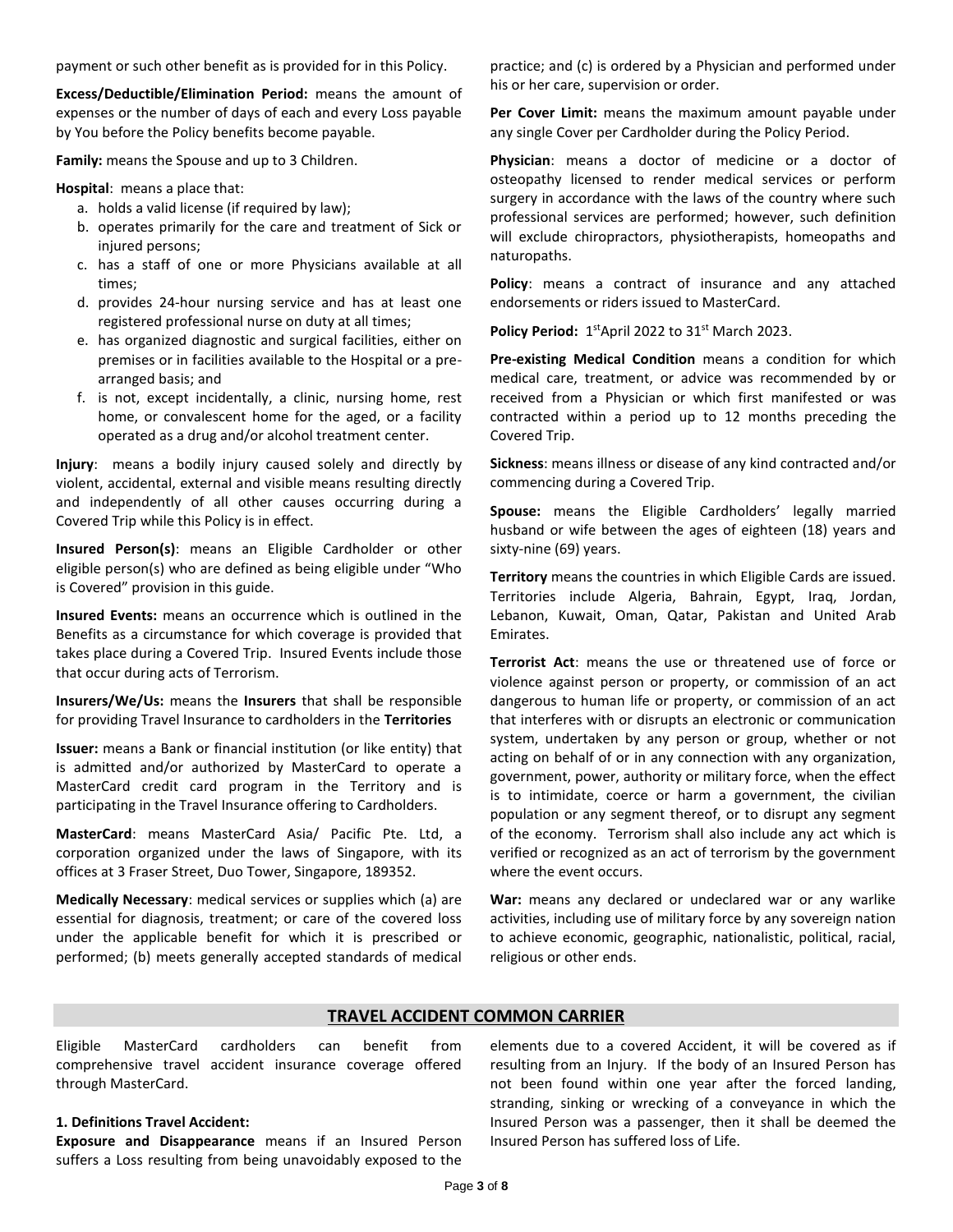**Limb** means entire arm or entire leg.

**Loss** means for

- a. hand or foot means actual severance through or above the wrist or ankle joints;
- b. eye means entire and irrecoverable loss of sight;
- c. thumb and index finger means actual severance through or above the joint that meets the hand at the palm;
- d. speech or hearing means entire and irrecoverable loss of speech or hearing of both ears.

**Member** is defined as one hand; one foot; sight of one eye; speech; or hearing in both ears.

**Principal Benefit** means the maximum amount payable for: accidental loss of Life; two (2) or more Members.

## **2. Who Is Covered:**

An Eligible Cardholder, his/her Spouse, Cardholder's Parents Children and Domestic Helper, whether traveling together or separately.

## **3. To Get Coverage:**

Coverage is provided when you have loaded a balance of any amount in the last three (3) months prior to the trip commencement.

## **4. Coverage Description:**

➢ *Travel Accident Common Carrier:*

Provides **Common Carrier Travel Accident Insurance** coverage against Accidental Death, Dismemberment (including loss of sight, speech & hearing) **while travelling on a Common Carrier** if You are an Eligible Cardholder.

- The maximum Principal Benefit provided for Covered Trips on a Common Carrier is up to USD 25,000 per person (sub-limits apply for **Cardholder's Parents, Children and Domestic Helper**, please refer to the above SUMMARY OF COVER for more details), for international flights.
- The maximum Principal Benefit provided for Covered Trips on a Common Carrier is up to USD 25,000 per person (sub-limits apply for **Cardholder's Parents,**

**Children and Domestic Helper**, please refer to the above SUMMARY OF COVER for more details), for domestic flights outside of your City of Permanent Residence.

• A trip commences when the Insured Person boards a Common Carrier for the purpose of going on such trip and continues until such time as the Insured Person alights (departs) from the Common Carrier.

#### **Schedule of Losses:**

| For Loss of:                   | Percentage of the<br><b>Principal Benefit</b> |
|--------------------------------|-----------------------------------------------|
| Life                           | 100%                                          |
| <b>Two Members</b>             | 100%                                          |
| One Member                     | 50%                                           |
| Thumb and Index Finger of Same |                                               |
| Hand                           | 25%                                           |

## **5. Coverage Conditions/Limitations:**

- A covered Loss must occur within 365 days of the date of the Accident;
- In the event that you have multiple Losses due to the same Accident, only one (1) payment, the largest, will be paid;
- Coverage extends to Exposure and Disappearance;
- Loss caused by or resulting from Acts of Terrorism (defined herein) are not excluded;
- Once the limit of 25,000 USD is reached per person (sub-limits apply for **Cardholder's Parents, Children and Domestic Helper**, please refer to the above SUMMARY OF COVER for more details), no further payment is made for the Travel Accident Common Carrier insurance.

# **6. What is NOT Covered by Travel Accident – In addition to General Exclusions:**

Does not cover any loss, fatal or non-fatal, caused by or resulting from loss caused directly or indirectly, wholly or partly by medical or surgical treatment except as may be necessary solely as a result of Injury.

## **TRAVEL MEDICAL BENEFITS**

We will pay the usual reasonable and customary charges for Covered medical Expenses, not due to a Pre-Existing Medical Condition, sustained by You while travelling outside of Your Country of Permanent Residence.

## **1. Who is Covered:**

An Eligible Cardholder, his/her Spouse, Cardholder's Parents, Children and Domestic Helper, whether traveling together or separately on the Covered Trip.

## **2. To Get Coverage:**

Coverage is provided when you have loaded a balance of any amount in the last three (3) months prior to the trip commencement.

#### **3. Key Features:**

- Trips are covered for travel worldwide.
- Coverage is provided for Injury or Sickness, even if it is not an emergency.
- Medical Expense coverage up to a maximum benefit amount of USD 50,000 per person.
- No limitation on the number of trips.
- Coverage is provided for both, one-way, or round trip travel.
- Covered losses caused by or resulting from Acts of Terrorism are not excluded.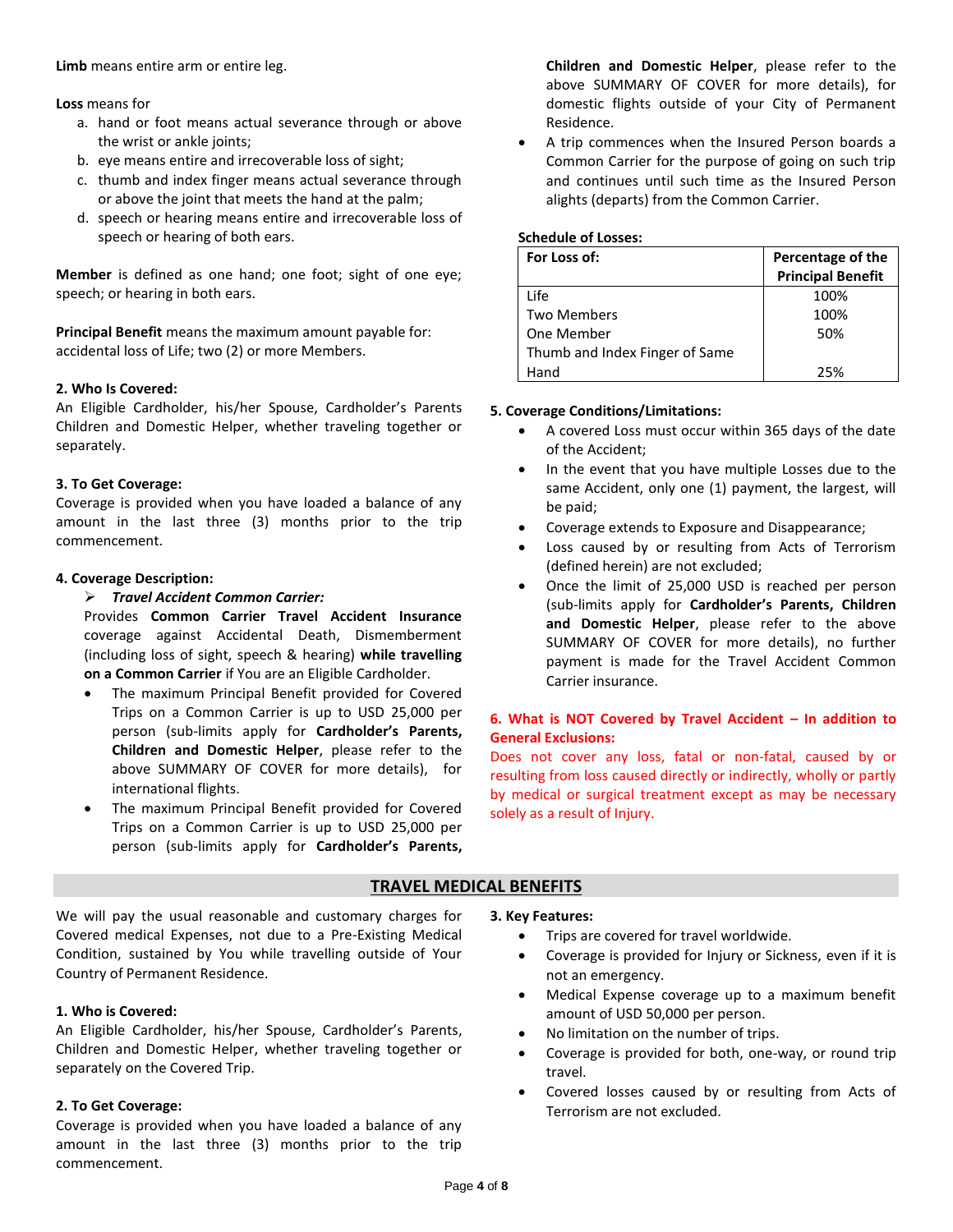#### **MEDICAL EXPENSES**

If You suffer an Injury or Illness and need medical attention while outside of Your Country of Permanent Residence, benefits are provided for Covered Medical Expenses. This coverage provides a maximum benefit up to USD 50,000 per person.

## **1. Covered Medical Expenses include:**

- a. The services of a Physician including diagnosis, treatment and surgery by a Physician;
- b. charges made by a Hospital for room and board, floor nursing and other services, including charges for professional services, except personal services of a nonmedical nature, provided, however, that expenses do not exceed the Hospital's average charge for semi-private room and board accommodation;
- c. Anesthetics (including administration), x-ray examinations or treatments, and laboratory tests, the use of radium and radioactive isotypes, oxygen, blood transfusions, iron lungs and medical treatment;
- d. Ambulance Services; and
- e. Dressings, drugs, medicines and therapeutic services and supplies that can only be obtained upon a written prescription from a Physician or surgeon;
- f. Dental Treatment resulting from injuries sustained to sound, natural teeth subject to a maximum of USD 100 per tooth.

The charges for services enumerated above shall not include any amount of such charges that are in excess of regular and customary charges or excluded.

Regular and Customary means the charge for the services and supplies for which the charge is made if it is not in excess of the average charge for such services and supplies in the locality where received, considering the nature and severity of the Sickness or Injury in connection with which such services and supplies are received.

If the charge incurred is in excess of such average charge, such excess amount shall not be recognized as covered expenses. All charges shall be deemed to be incurred on the date such services or supplies which give rise to the expense or charge are rendered or obtained.

## **2. What is Not Covered by "Medical Expenses"**

In addition to the General Exclusions, "Medical Expense" benefits are not payable for any losses, fatal or non-fatal, which are caused by or resulting from:

- 1. a Pre-existing Medical Condition, as defined herein;
- 2. services, supplies or treatment, including any period of hospital confinement, which was not recommended, approved and certified as necessary and reasonable by a Physician;
- 3. routine physicals, laboratory diagnostic, x-ray examinations or other examinations, except in the course of a disability established by the prior call or attendance of a Physician;
- 4. Elective, cosmetic or plastic surgery, except as the result of an accident;
- 5. dental care, except as the result of injury to sound, natural teeth caused by accident while this policy is in effect;
- 6. Expenses incurred in connection with weak, strained, or flat feet, corns, calluses, or toenails;
- 7. The diagnosis and treatment of acne;
- 8. Deviated septum, including sub mucous resection and/or other surgical correction thereof;
- 9. Organ transplants that competent medical professionals consider experimental;
- 10. Well child care including exams and immunizations;
- 11. Expenses which are not exclusively medical in nature;
- 12. Private hospital or medical care within The Country of Residence where public funded services or care is available;
- 13. Any expenses incurred in the Country of Permanent Residence or where the card was issued (excluding the country where the Eligible Card was issued does not apply to the Cardholder's Parents);
- 14. Eyeglasses, contact lenses, hearing aids, and examination for the prescription or fitting thereof, unless Injury or Sickness has caused impairment of vision or hearing; or
- 15. Treatment provided in a government hospital or services for which no charge is normally made;
- 16. Mental, nervous, or emotional disorders or rest cures;
- 17. Pregnancy and all related conditions, including services and supplies related to the diagnosis or treatment of infertility or other problems related to inability to conceive a child; birth control, including surgical procedures and devices.

#### **EMERGENCY MEDICAL EVACUATION**

**1. We will pay up** to the maximum benefit of up to USD 50,000 per person, for covered expenses due to emergency medical evacuation if incurred outside of Your Country of Permanent Residence. An Emergency Evacuation must be ordered by the Assistance Department or a Physician who certifies that the severity or the nature of Your Injury or Sickness and warrants Your Evacuation.

Covered expenses are those for Transportation and medical treatment, including medical services and medical supplies necessarily incurred in connection with Your Emergency Evacuation. All Transportation arrangements made for evacuating You must be by the most direct and economical route possible.

Expenses for Transportation must be:

- a. recommended by the attending Physician;
- b. required by the standard regulations of the conveyance transporting You; and
- c. arranged and authorized in advance by the Assistance Department.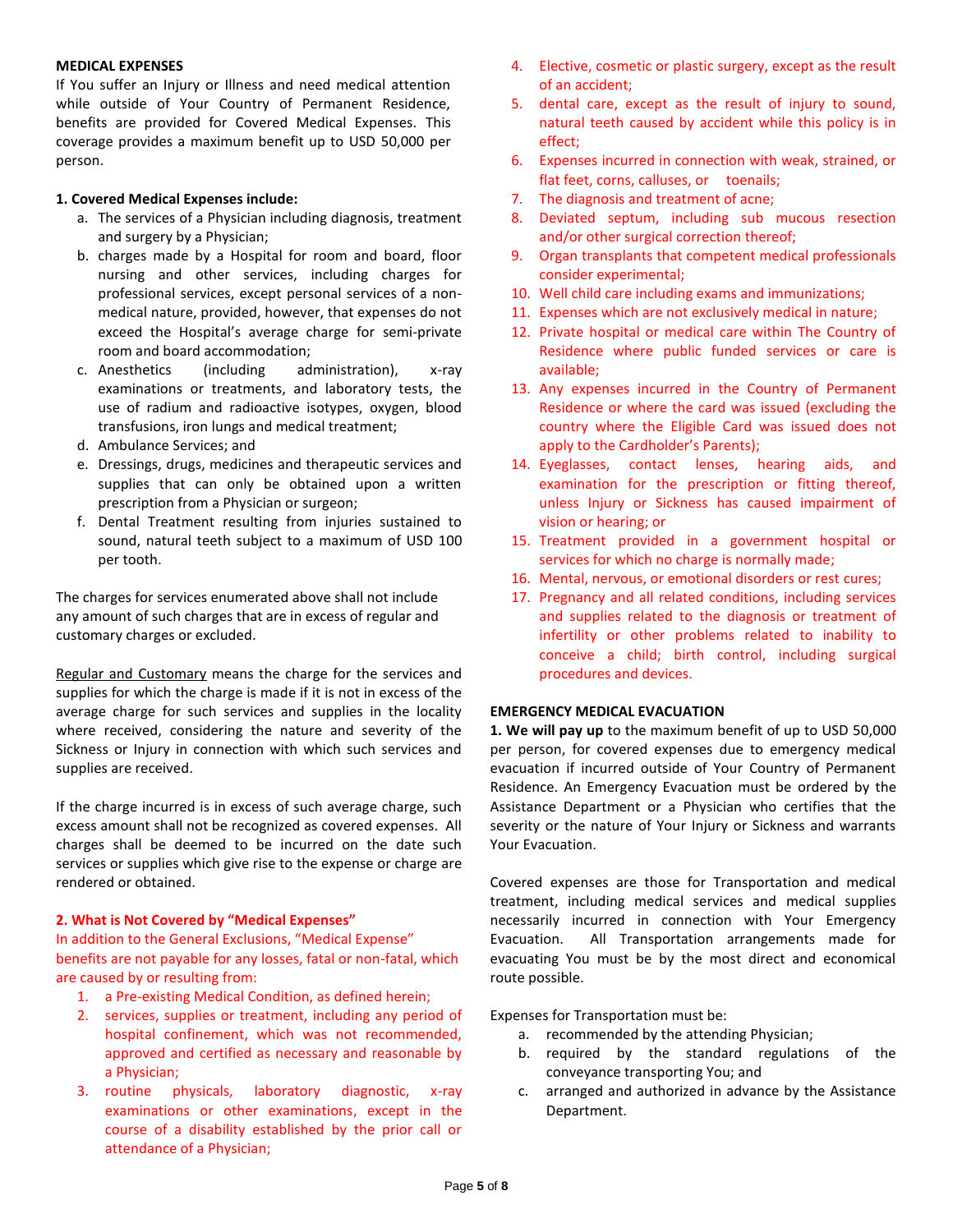## **2. Definitions**

**Emergency Evacuation** - means:

- a. Your medical condition warrants immediate transportation from the place where You are injured or sick to the nearest Hospital where appropriate medical treatment can be obtained;
- b. after being treated at a local Hospital, Your medical condition warrants transportation to Your current place of residence; or
- c. both (a) and (b) above.

**Transportation** - means any land, water or air conveyance required to transport You during an Emergency Evacuation. Transportation includes, but is not limited to, air ambulances, land ambulances and private motor vehicles.

## **RETURN OF MORTAL REMAINS**

**1. We will pay benefits** for covered expenses reasonably incurred while travelling outside of Your Country of Permanent Residence, to return Your body to Your Country of Permanent Residence if You die. Benefits will not exceed the maximum limit of USD 5,000 per person for Return of Mortal Remains.

Covered expenses include, but are not limited to, expenses for:

- a) embalming;
- b) cremation;
- c) coffins; and
- d) transportation

**These expenses must be authorized and arranged by the Assistance Department and You or Your Family must contact the numbers listed in the Customer Service Section.**

## **GENERAL PLAN EXCLUSIONS**

This Policy does not provide coverage for any of the following:

- 1. Intentionally self-inflicted injury, suicide or any attempt thereat while sane or insane; nor
- 2. War, civil war, invasion, insurrection, revolution, use of military power or usurpation government o or military power; nor
- 3. any period an Insured Person is serving in the Armed Forces of any country or international authority, whether in peace or war; nor
- 4. loss sustained or contracted in consequence of an Insured Person being intoxicated or under the influence of any narcotic or drug unless administered on the advice of a physician; nor
- 5. any loss of which a contributing cause was the Insured Person's attempted commission of, or willful participation in, an illegal act or any violation or attempted violation of the law or resistance to arrest by the Insured Person; nor
- 6. Any loss sustained while flying in any aircraft or device for aerial navigation except as specifically provided herein; nor
- 7. congenital anomalies and conditions arising out of or resulting there from, hernia or dental treatment except to sound natural teeth as occasioned by injury; nor
- 8. flying in any aircraft owned, leased or operated by or on behalf of an Insured Person or any member of an Insured Person's household; nor
- 9. driving or riding as a passenger in or on (a) any vehicle engaged in any race, speed test or endurance test or (b) any vehicle being used for acrobatic or stunt

driving; nor

- 10. any claim caused by opportunistic infection or malignant neoplasm, or any other sickness condition, if, at the time of the claim, the Insured Person had been diagnosed as having AIDS (Acquired Immune Deficiency Syndrome), ARC (AIDS Related Complex) or having an antibody positive blood test to HIV (Human Immune Virus). nor
- 11. the use, release or escape of nuclear materials that directly or indirectly results in nuclear reaction or radiation or radioactive contamination; nor
- 12. the dispersal or Application of pathogenic or poisonous biological or chemical materials; nor
- 13. The release of pathogenic or poisonous biological or chemical materials. nor
- 14. Any loss sustained while the Insured person is participating in any professional sports, winter sports, sky diving, parachuting, hang gliding, bungee jumping, scuba diving, mountain climbing, potholing.
- 15. any Pre-existing Medical Condition or congenital anomalies or any complication arising there from; or
- 16. any sickness, disease, illness and any complications arising there from, unless specifically covered in the Policy; or
- 17. Traveling against the advice of a physician.
- 18. any terrorist or member of a terrorist organization, illegal drug traffickers, or purveyor of nuclear, chemical or biological weapons.
- 19. planned or actual travel in, to or through Afghanistan, Iraq, Cuba, Iran, Syria, Sudan, North Korea or the Crimea region.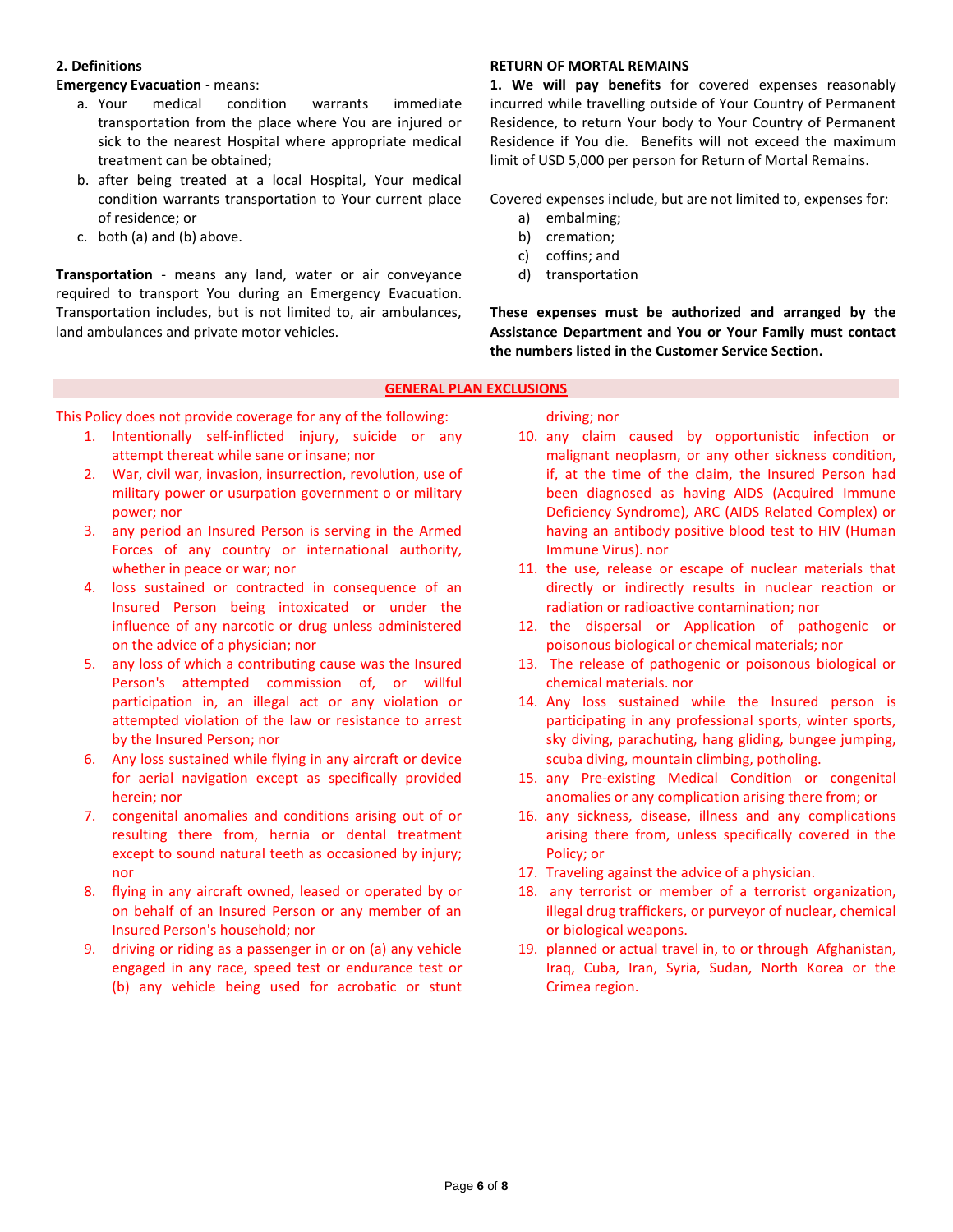## **Notice of Service Request / Claim (Non-Medical Emergency Claims on Re-Imbursement Basis)**

Written notice of service request / claim must be given no later than ninety (90) days from the date of the incident. Failure to give notice to the claims department listed below, within ninety (90) days from the date of the incident may result in a denial of the claim.

To file a claim online, go to: [https://www.mcpeaceofmind.com](https://www.mcpeaceofmind.com/) **Email address**[: MEA.Mastercard@aig.com](mailto:MEA.Mastercard@aig.com)

The following procedures should be followed:

- 1. You (cardholder) or the beneficiary or someone legally acting on behalf of either, must notify us as required in the Claim Notification Period, or your claim may be denied - Upon receipt of a notice of claim, the Insurance Company, will take necessary details from the claimant and provide instructions;
- 2. Submit all Required Information (proof of loss etc.), as outlined in this section no later than the Submission Period.

Please note there may be additional information requested at times in order to process your claim. It is your responsibility to provide this information or the claim may not be processed.

For assistance with filing a claim, please contact the numbers listed above.

## **TRAVEL ACCIDENT & INSURED JOURNEY CLAIMS**

## **Common Carrier – International Trips / Common Carrier Domestic Trips**

Claim Notification Period: Within ninety (90) days from the date of loss.

Submission Period: No later than ninety (90) days from the date of Claim Notification.

Required Information (proof of loss):

- a. Complete documentation including a death certificate and/or attending physician statement or autopsy report;
- b. Transaction verification confirming the full passenger fare for the Covered Trip had been charged to the eligible card, including copies of Common Carrier ticket(s) and receipts;

## **TRAVEL MEDICAL BENEFIT CLAIMS**

## **Medical Expenses (Injury or Sickness) / Emergency Medical Evacuation & Return of Mortal Remains**

Claim Notification Period: Within ninety (90) days from the date of loss.

Submission Period: No later than ninety (90) days from the date of Claim Notification.

Required Information (proof of loss):

- 1. Medical report detailing history and nature of injury or sickness together with original medical receipts;
- 2. Transaction verification confirming the full passenger fare for the Covered Trip had been charged to the eligible card,

including copies of Common Carrier ticket(s) and receipts;

- 3. Hospital Admission/ Discharge Card (for hospital cash benefits);
- 4. Copy of the passport including Entry and Exit Stamps.

# **3. Payments:**

All payments to be made by the Insurer shall be paid to Eligible Cardholders in the Territory. Payment of any indemnity shall be subject to the laws and governmental regulations then in effect in the country of payment.

Where allowable by law, Benefit for Loss of Life is payable to the beneficiary designated by the Insured Person. If there has been no such designation, then payment of claim will be to the Insured Person's first surviving beneficiary as follows:

- 1. Spouse;
- 2. Children, in equal shares;
- 3. Parents, in equal shares;
- 4. Brothers and sisters, in equal shares; or
- 5. Executor or administrator

All other benefits will be paid to the Insured Person or other appropriate party where necessary. Payment of any indemnity shall be subject to the laws and governmental regulations then in effect in the country of payment.

**Each insurance benefit limit described in this Guide is in United States Dollars (USD). Payment of claims will be made in local currency where required by law, with the official Foreign Exchange Rates published on the date Claim payment is made.**

## **Economic Sanctions Exclusions**

If, by virtue of any law or regulation which is applicable to an Insurer, its parent company or its ultimate controlling entity, at the inception of this Policy or at any time thereafter, providing coverage to the Insured is or would be unlawful because it breaches an applicable embargo or sanction, that Insurer shall provide no coverage and have no liability whatsoever nor provide any defense to the Insured or make any payment of defense costs or provide any form of security on behalf of the Insured, to the extent that it would be in breach of such embargo or sanction.

## **Consumer Notice Analysis**

The insurer is subject to compliance with US sanctions laws. For this reason, this policy does not cover any loss, injury, damage or liability, benefits, or services directly or indirectly arising from or relating to a planned or actual trip to or through Cuba, Iran, Syria, North Korea, or the Crimea region. In addition, this policy does not cover any loss, injury, damage or liability to residents of Cuba, Iran, Syria, North Korea, or the Crimea region. Lastly, this policy will not cover any loss, injury, damage or legal liability sustained directly or indirectly by any individual or entity identified on any applicable government watch lists as a supporter of terrorism, narcotics or human trafficking, piracy,